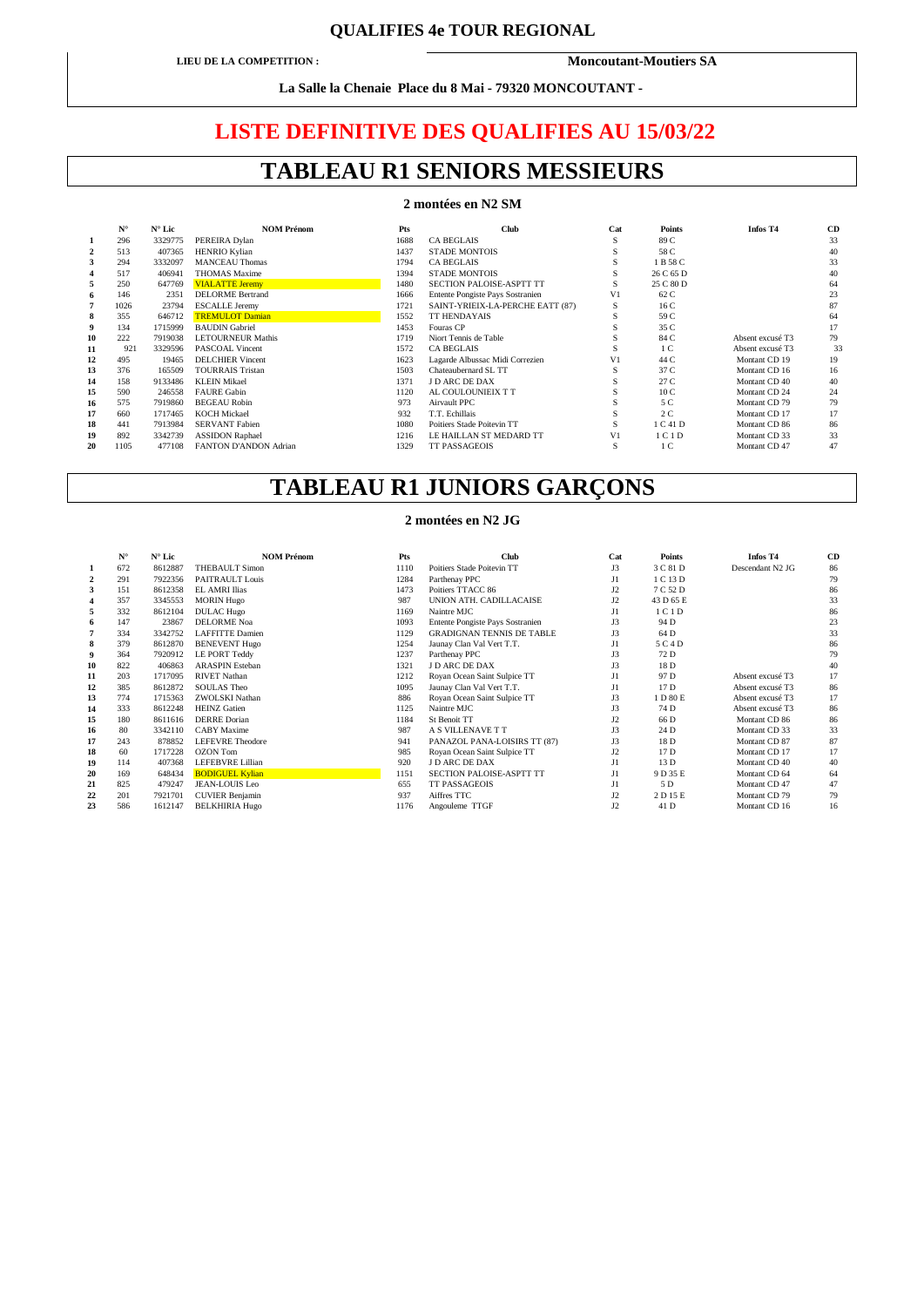## **QUALIFIES 4e TOUR REGIONAL**

**LIEU DE LA COMPETITION : Moncoutant-Moutiers SA** 

**La Salle la Chenaie Place du 8 Mai - 79320 MONCOUTANT -** 

# **LISTE DEFINITIVE DES QUALIFIES AU 15/03/22**

# **TABLEAU R1 CADETS GARÇONS**

### **2 montées en N2 CG**

|    | ${\bf N}^\circ$ | $N^{\circ}$ Lic | <b>NOM Prénom</b>               | Pts  | <b>Club</b>                         | Cat            | <b>Points</b> | Infos T4         | <b>CD</b> |
|----|-----------------|-----------------|---------------------------------|------|-------------------------------------|----------------|---------------|------------------|-----------|
|    | 280             | 649856          | <b>RODRIGUEZ ZABALETA Eneko</b> | 786  | <b>GOELANDS DE BIARRITZ</b>         | C1             | 11 D 1 E      | Descendant N2 CG | 64        |
| 2  | 232             | 3337336         | SENTENAT-CAZOT Esteban          | 944  | A S VILLENAVE T T                   | C <sub>2</sub> | 1 D 8 E       |                  | 33        |
| 3  | 458             | 3345638         | <b>GUIRRIEC Evan</b>            | 866  | <b>SAG CESTAS</b>                   | C1             | 96 E          |                  | 33        |
|    | 113             | 407580          | LEBLOND Nolhan                  | 1060 | J D ARC DE DAX                      | C1             | 93 E          |                  | 40        |
| 5  | 111             | 407173          | <b>LAJUS Andy</b>               | 1177 | <b>JD ARC DE DAX</b>                | C1             | 1 D 21 E      |                  | 40        |
| 6  | 348             | 1717828         | VITON Teo                       | 950  | La Rochelle CP Rochelais            | C <sub>2</sub> | 50 E          |                  | 17        |
|    | 93              | 3342569         | VILLALPANDO Raphael             | 1192 | A S VILLENAVE T T                   | C <sub>2</sub> | 1 D 32 E      |                  | 33        |
| 8  | 267             | 3340699         | <b>CHADUFAUD Nathan</b>         | 1041 | <b>CAM BORDEAUX</b>                 | C <sub>2</sub> | 65 E          |                  | 33        |
| 9  | 536             | 479628          | <b>CHAPAT</b> Gabriel           | 1038 | <b>TT PASSAGEOIS</b>                | C <sub>2</sub> | 80 E          |                  | 47        |
| 10 | 210             | 246645          | VILOINGT Ugo                    | 1006 | <b>ASTT TERRASSON</b>               | C <sub>2</sub> | 49 E          |                  | 24        |
| 11 | 335             | 7923762         | TUNA SALAS Gabin                | 1088 | <b>Bressuire EP</b>                 | C <sub>2</sub> | 5 D 80 E      | Absent excusé T3 | 79        |
| 12 | 214             | 7922810         | <b>AIME GIORIA Arthur</b>       | 1015 | Niort Tennis de Table               | C1             | 62 E          | Absent excusé T3 | 79        |
| 13 | 229             | 7922194         | PORROT Ioan                     | 925  | Niort Tennis de Table               | C1             | 14 E          | Absent excusé T3 | 79        |
| 14 | 785             | 408387          | ROHRHURST Jean Benito           | 863  | <b>STADE MONTOIS</b>                | C1             | 1 E 1 F       | Absent excusé T3 | 40        |
| 15 | 115             | 408123          | <b>MILLE Thomas</b>             | 961  | <b>J D ARC DE DAX</b>               | C1             | 11 E          | Montant CD 40    | 40        |
| 16 | 547             | 8613636         | HOUDE Leo                       | 783  | Jaunay Clan Val Vert T.T.           | C <sub>2</sub> | 9 E           | Montant CD 86    | 86        |
| 17 | 34              | 879001          | <b>BLONDEAU</b> Jules           | 649  | <b>COUZEIX TENNIS DE TABLE (87)</b> | C <sub>2</sub> | 7E80F         | Montant CD 87    | 87        |
| 18 | 164             | 4710999         | <b>PASTUREL Titouan</b>         | 560  | <b>TT PASSAGEOIS</b>                | C1             | 5 E           | Montant CD 47    | 47        |
| 19 | 580             | 246991          | ROUSSARIE Florian               | 607  | AL COULOUNIEIX T T                  | C <sub>2</sub> | 2 E 60 F      | Montant CD 24    | 24        |
| 20 | 287             | 1613038         | <b>DOHM</b> Mathis              | 780  | Chateauneuf TT Castelnovien         | C <sub>2</sub> | 2 E 45 F      | Montant CD 16    | 16        |
| 21 | 367             | 7923161         | <b>MEGE-SAUER Mael</b>          | 755  | Nueil-les-Aubiers A.P.              | C <sub>2</sub> | 2 E 30 F      | Montant CD 79    | 79        |
| 22 | 356             | 3345947         | <b>CAMPAGNE Noah</b>            | 842  | UNION ATH. CADILLACAISE             | C1             | 1 E 65 F      | Montant CD 33    | 33        |
| 23 | 654             | 1716519         | <b>DROUILLON Mathys</b>         | 818  | T.T. Echillais                      | C <sub>2</sub> | 1 E 65 F      | Montant CD 17    | 17        |
|    |                 |                 |                                 |      |                                     |                |               |                  |           |

# **TABLEAU R1 MINIMES GARÇONS**

#### **2 montées en N2 MG**

|    | ${\bf N}^{\circ}$ | $N^{\circ}$ Lic | <b>NOM Prénom</b>           | Pts  | <b>Club</b>               | Cat            | <b>Points</b> | <b>Infos T4</b>  | CE |
|----|-------------------|-----------------|-----------------------------|------|---------------------------|----------------|---------------|------------------|----|
|    | 109<br>$\bf{I}$   | 407161          | <b>ALSUGUREN Baptiste</b>   | 939  | J D ARC DE DAX            | M <sub>2</sub> | 35 E 80 F     | Descendant N2 MG | 40 |
|    | 83                | 3344148         | <b>GERMAIN Leo</b>          | 1109 | A S VILLENAVE T T         | M <sub>2</sub> | 36 E          | Descendant N2 MG | 33 |
|    | 52                | 7924025         | POITOU Camille              | 701  | Perigne TT                | M <sub>2</sub> | 1 E 40 F      |                  | 79 |
|    | 851               | 7731230         | LE PAUTREMAT Leon           | 695  | RAQUETTE MARMANDAISE      | M <sub>2</sub> | 95 F          |                  | 47 |
|    | 383               | 8614411         | <b>GRONEAU Paul</b>         | 632  | Jaunay Clan Val Vert T.T. | M <sub>2</sub> | 78 F          |                  | 86 |
|    | 425<br>6          | 8616035         | <b>LEFIEVRE Valentin</b>    | 731  | <b>ASTT Chatellerault</b> | M <sub>2</sub> | 70 F          |                  | 86 |
|    | 184               | 1613426         | <b>RENARD Tymeo</b>         | 681  | Gond Pontouvre T.T.G.P.   | M1             | 84 F          |                  | 16 |
| 8  | 49                | 7922824         | <b>NOIRAULT Corentin</b>    | 800  | Perigne TT                | M1             | 1E7F          |                  | 79 |
|    | 330               | 3345494         | <b>ROBERT Timothee</b>      | 595  | E.S. BRUGES TT H.V.       | M1             | 48 F          |                  | 33 |
|    | 10<br>138         | 1716421         | TANGUY VEYSSIERE Sacha      | 672  | Fouras CP                 | M1             | 56 F          |                  | 17 |
| 11 | 935               | 649979          | <b>LARRALDE MORVAN Ekhi</b> | 628  | TT MAULEON-OLORON         | M <sub>2</sub> | 24 F          |                  | 64 |
| 12 | 297               | 3343499         | PAOLETTI Max                | 612  | <b>CA BEGLAIS</b>         | M <sub>2</sub> | 65 F          |                  | 33 |
| 13 | 152               | 649153          | <b>ROGER Paul</b>           | 712  | SECTION PALOISE-ASPTT TT  | M1             | 35 F          |                  | 64 |
| 14 | 216               | 7923402         | <b>DARTOIS Elio</b>         | 755  | Niort Tennis de Table     | M <sub>2</sub> | 1 E 17 F      | Absent excusé T3 | 79 |
| 15 | 449               | 8615717         | <b>BADIE</b> Jonathan       | 680  | Lusignan AS Melusine      | M <sub>2</sub> | 50 F          | Absent excusé T3 | 86 |
|    | 16<br>215         | 7924523         | <b>CLAUZEL</b> Antoine      | 585  | Niort Tennis de Table     | M1             | 1 F 80 G      | Absent excusé T3 | 79 |
| 17 | 457               | 3347301         | <b>GOUBE NONY Alexandre</b> | 677  | <b>SAG CESTAS</b>         | M <sub>2</sub> | 1 F 80 G      | Absent excusé T3 | 33 |
|    | 18<br>47          | 7923552         | <b>METAIS</b> Matheo        | 576  | Perigne TT                | M <sub>2</sub> | 4 F 65 G      | Montant CD 79    | 79 |
| 19 | 261               | 1615186         | <b>PAILLERES Noa</b>        | 596  | Cognac UA                 | M1             | 2 F 65 G      | Montant CD 16    | 16 |
| 20 | 641               | 408737          | <b>MEURIN</b> Come          | 544  | J D ARC DE DAX            | M <sub>2</sub> | 2 F 45 G      | Montant CD 40    | 40 |
| 21 | 427               | 8615867         | <b>VERCRUYCE Enzo</b>       | 631  | <b>ASTT Chatellerault</b> | M <sub>2</sub> | 2 F 20 G      | Montant CD 86    | 86 |
| 22 | 155               | 1716518         | <b>GRANDET</b> Axel         | 541  | Saintes USSTT             | M1             | 2 F 15 G      | Montant CD 17    | 17 |
| 23 | 1111              | 4710333         | JEAN-LOUIS Tom              | 551  | <b>TT PASSAGEOIS</b>      | M1             | 1F            | Montant CD 47    | 47 |
|    |                   |                 |                             |      |                           |                |               |                  |    |